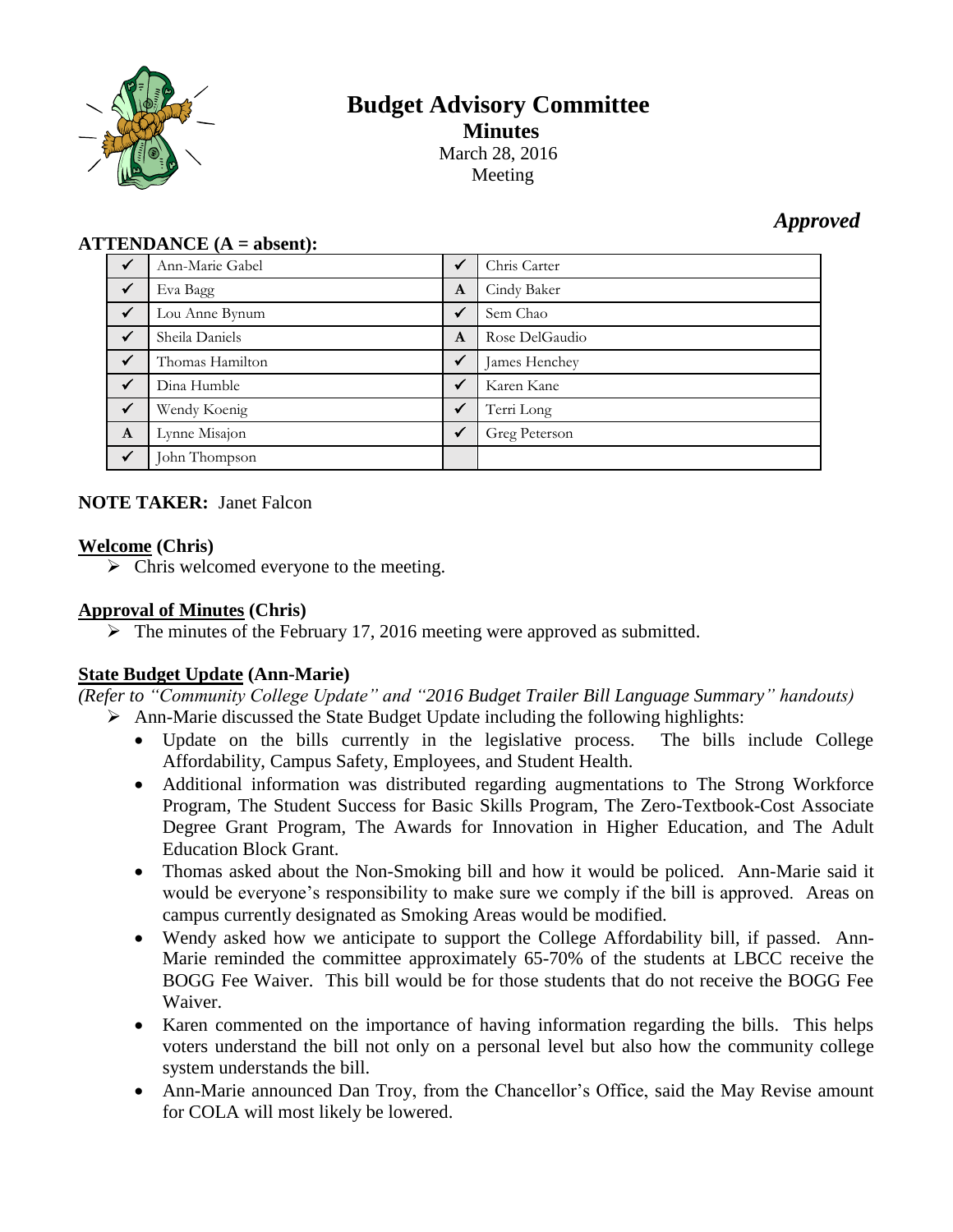#### **Budget Assumptions** (John)

*(Refer to "2016-2017 Tentative Budget Assumptions and Implications" handout)*

- $\triangleright$  John reviewed the Budget Assumptions and Implications. The Tentative Budget will be presented at the June Board meeting. Some of the highlights are listed below:
	- The Budget Assumptions and Implications were adjusted where necessary from the 2015-16 Adopted Budget.
	- Section II B: FTES targets will be  $20,775.58$ . There is no growth in FTES anticipated, the amount budgeted is our base FTES from 2015-16.
	- Section II C: Carryover will only exist for the one-time allocations provided in previous years specific to the One-Time Mandated Cost items, technology refresh, professional development, instructional equipment, and mobile application deployment.
	- Section III C: A restricted liability reserve for year-end vacation liability is estimated at \$436,900.
	- Section  $V B$ : COLA will be budgeted at 0.47%.
	- Section  $V C$ : FTES are expected to be funded at a 20,755 FTES level with no additional growth revenue.
	- Section  $V F$ : A total of \$5.2 million for LBCC block grants are included in the State Budget for scheduled maintenance and instructional equipment with no match requirement. We will allocate \$500,000 to supplement instructional equipment Mandated Cost carryover amount of \$2.4 million and use the remaining funds for classroom lockdown and to address accessibility issues at the Pacific Coast Campus.
		- o Terri discussed Instructional Equipment \$2.4 rollover plus \$500,000 additional funds. The Deans support prioritizing these funds between safety and instructional equipment.
	- Section V G: Approximately \$1.3 million in One-Time Mandated Cost funds are included in the current State Budget. We will allocate these funds towards the implementation of our Business Process Review recommendations.
		- o Karen asked if this was enough money. Ann-Marie said this should be enough funds for the three process reviews that have been completed at this time. Financial Aid, Academic Services, and Purchasing have already been completed. There could be possibly another \$3 million and Ann-Marie asked if this was something we wanted to suggest we use from Reserves. We need to start the Business Process Reviews for Enrollment Services, Counseling, Curriculum, Human Resources, Payroll and Accounts Payable. A discussion regarding the amount that should be allocated from Reserves regarding this assumption took place. It was agreed to add Line K to Section VII for a total amount of \$3 million. Lou Anne and Karen supported the allocation of funds from reserves to finish the project.
	- Section VII C: The Assumptions include 25 new faculty positions.
	- Section VII D: Overall the Health and Welfare benefit costs will result in a 0.1% blended rate decrease.
	- Section VII E: Other Payroll related benefits will be budgeted based upon the rates established by the regulatory agencies. Significant changes include a 13.050% increase in PERS and a 12.58% increase in STRS.
	- Section VII J: The Annual Required Contribution (ARC) for the Retiree Health Benefits will be adjusted according to the actuarial study dated July 1, 2015 in the amount of \$5,153,982. This would represent approximately 7.71% of covered payroll.
- $\triangleright$  The Budget Assumptions will be finalized at the BAC meeting on April 27<sup>th</sup>. It is anticipated that the Institutional Priority will be established for this meeting.